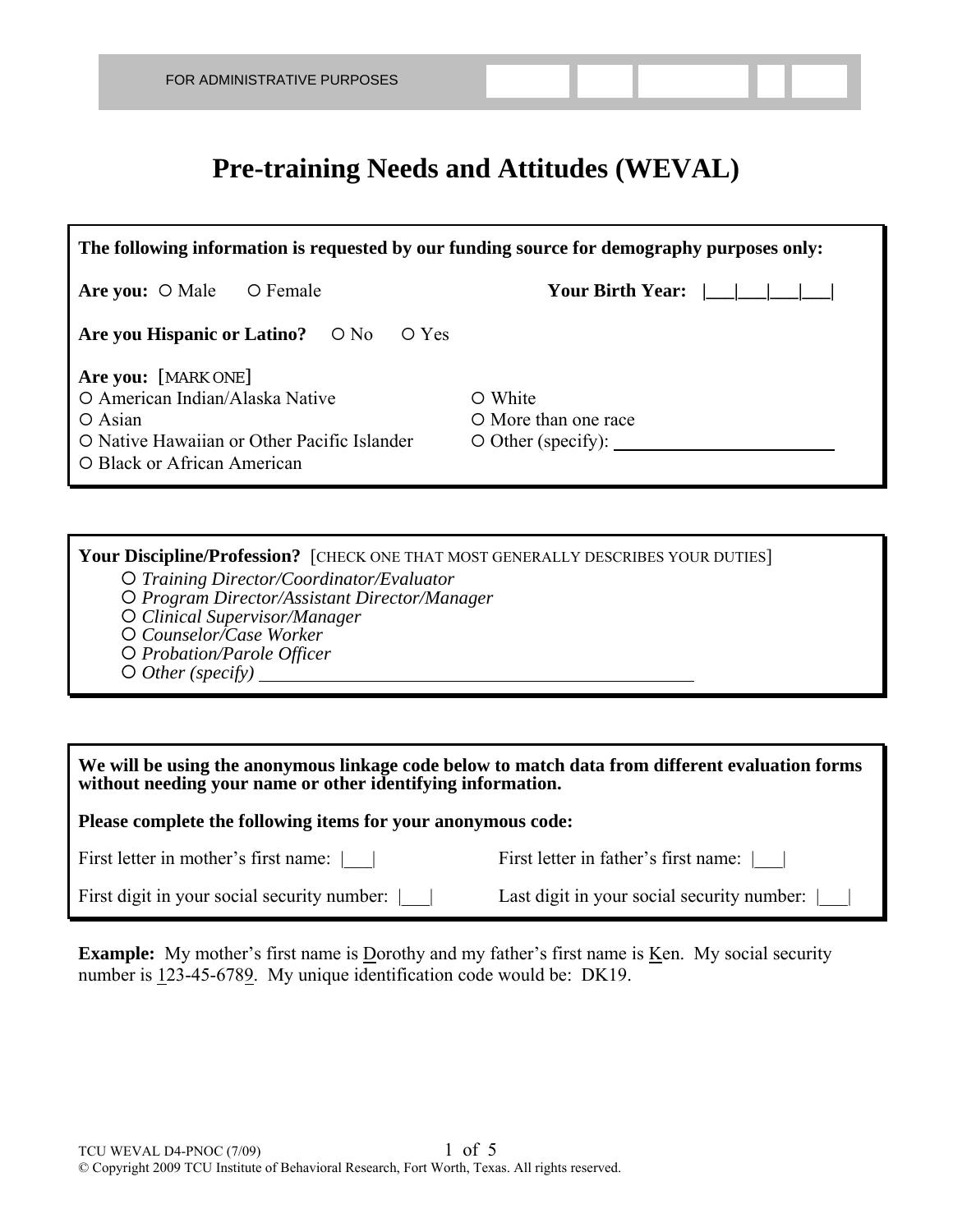## **Pre-training Needs and Attitudes (WEVAL)**

*PLEASE FILL IN THE CIRCLE THAT SHOWS YOUR ANSWER TO EACH ITEM*

|     |                                                    | <b>Disagree</b><br><b>Strongly</b> |     | Disagree Undecided | Agree | Agree<br><b>Strongly</b> |
|-----|----------------------------------------------------|------------------------------------|-----|--------------------|-------|--------------------------|
|     | PART A                                             | (I)                                | (2) | (3)                | (4)   | (5)                      |
|     | Clinical staff at your program needs guidance in - |                                    |     |                    |       |                          |
| 1.  |                                                    | $\circ$                            | O   | O                  | O     | O                        |
| 2.  | using client assessments to guide clinical care    | O                                  | O   | O                  | O     | O                        |
| 3.  | using client assessments to document               | O                                  | O   | O                  | O     | O                        |
|     |                                                    | O                                  | O   | O                  | O     | O                        |
| 5.  | increasing program participation by clients.       | O                                  | O   | O                  | O     | O                        |
| 6.  |                                                    | $\circ$                            | O   | O                  | O     | O                        |
| 7.  | improving client thinking and problem              | O                                  | O   | O                  | O     | O                        |
|     | 8. improving behavioral management of clients      | O                                  | O   | O                  | O     | O                        |
| 9.  | improving cognitive focus of clients during        | O                                  | O   | O                  | O     | O                        |
|     | 10. identifying and using evidence-based           | O                                  | O   | O                  | O     | O                        |
|     | Your organization needs guidance in -              |                                    |     |                    |       |                          |
|     |                                                    | O                                  | O   | O                  | O     | O                        |
|     | 12. setting specific goals for improving services. | $\circ$                            | O   | O                  | O     | Ő                        |
|     |                                                    | O                                  | O   | O                  | O     | O                        |
|     | 14. establishing accurate job descriptions         | $\circ$                            |     |                    |       |                          |
| 15. |                                                    | O                                  | O   | O                  | Ő     |                          |
| 16. |                                                    | O                                  | O   | Ő                  | Ő     | Ő                        |
| 17. | improving communications among staff.              | O                                  | O   | O                  | O     | O                        |
| 18. | improving record keeping and information           | O                                  | O   | O                  | O     | O                        |
| 19. | improving billing/financial/accounting             | O                                  | O   | O                  | O     | O                        |

TCU WEVAL D4-PNOC (7/09) 2 of 5 © Copyright 2009 TCU Institute of Behavioral Research, Fort Worth, Texas. All rights reserved.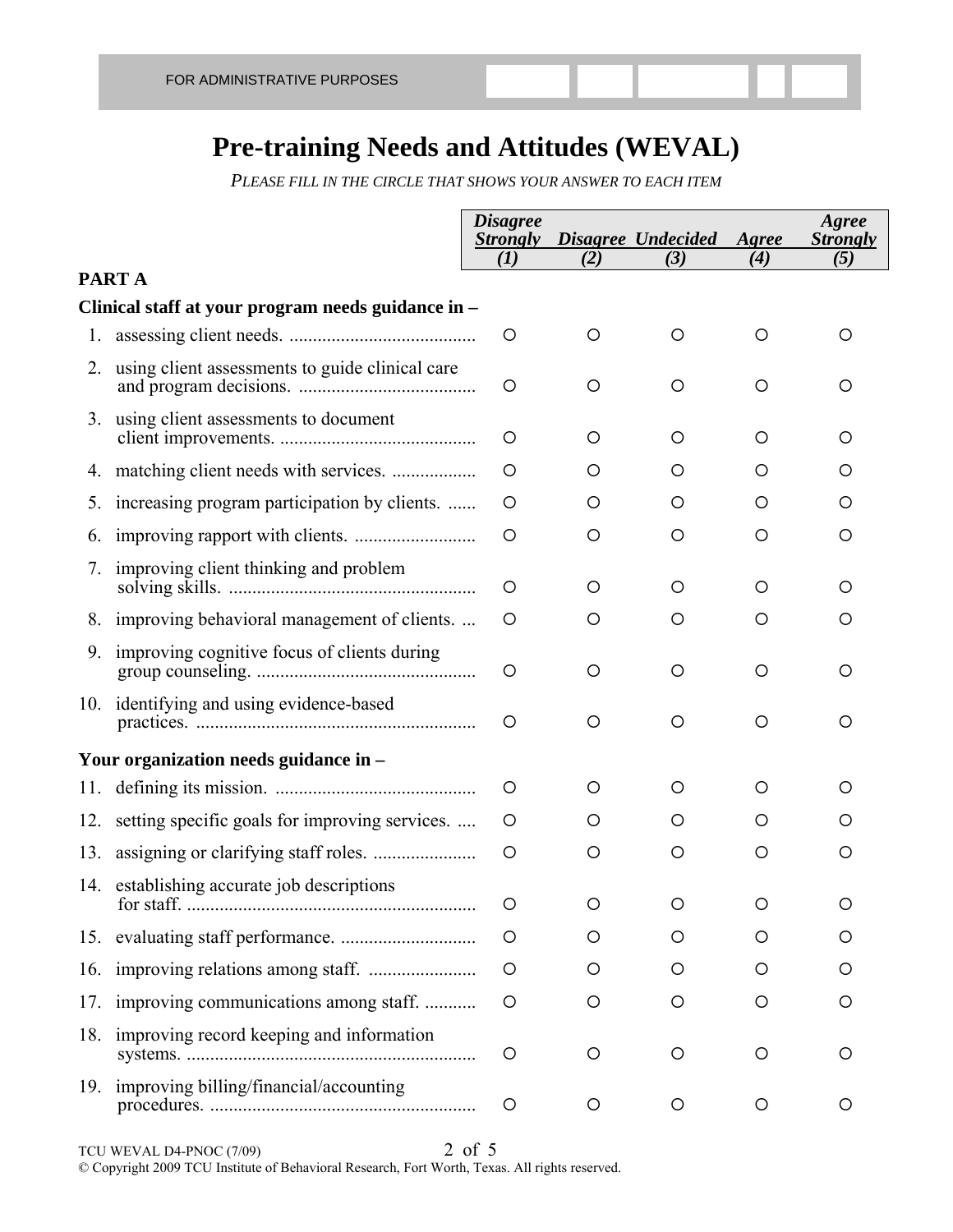|                                                                  |                                                 | <b>Disagree</b><br><b>Strongly</b> |                  | Disagree Undecided | Agree | Agree<br><b>Strongly</b> |  |
|------------------------------------------------------------------|-------------------------------------------------|------------------------------------|------------------|--------------------|-------|--------------------------|--|
|                                                                  | You need more training for -                    | (I)                                | (2)              | (3)                | (4)   | (5)                      |  |
| 20.                                                              |                                                 | $\circ$                            | O                | $\circ$            | O     | O                        |  |
| 21.                                                              | specialized computer applications (e.g.,        | O                                  | O                | O                  | O     | O                        |  |
|                                                                  | 22. new methods/developments in your area of    | O                                  | O                | $\circ$            | O     | О                        |  |
| 23.                                                              | new equipment or procedures being used          | $\circ$                            | O                | $\circ$            | O     | O                        |  |
|                                                                  | 24. maintaining/obtaining certification or      | O                                  | O                | $\circ$            | O     | O                        |  |
|                                                                  | 25. new laws or regulations you need to         | $\circ$                            | $\left( \right)$ | Ő                  | O     | O                        |  |
|                                                                  | 26. management or supervisory responsibilities. | O                                  | O                | O                  | O     | O                        |  |
| Current pressures to make changes in<br>your program come from - |                                                 |                                    |                  |                    |       |                          |  |
| 27.                                                              |                                                 | $\circ$                            | Ő                | O                  | O     | Ő                        |  |
| 28.                                                              |                                                 | O                                  | O                | $\lambda$          | O     | Ő                        |  |
| 29.                                                              |                                                 | O                                  | O                | O                  | O     | O                        |  |
| 30.                                                              |                                                 | $\circ$                            | O                | $\lambda$          | O     | O                        |  |
| 31.                                                              |                                                 | O                                  | O                | Ő                  | O     | O                        |  |
|                                                                  |                                                 | O                                  | O                | O                  | Ο     | O                        |  |
|                                                                  | 33. accreditation or licensing authorities.     | Ő                                  | O                | O                  | O     | Ő                        |  |
| <b>PART B</b>                                                    |                                                 |                                    |                  |                    |       |                          |  |
| 1.                                                               | Some staff members seem confused about          | $\circ$                            | O                | $\circ$            | O     | O                        |  |
|                                                                  | 2. The heavy staff workload reduces the         | O                                  | O                | O                  | O     | Ő                        |  |
|                                                                  | 3. You frequently hear good ideas from other    | O                                  | O                | $\circ$            | O     | O                        |  |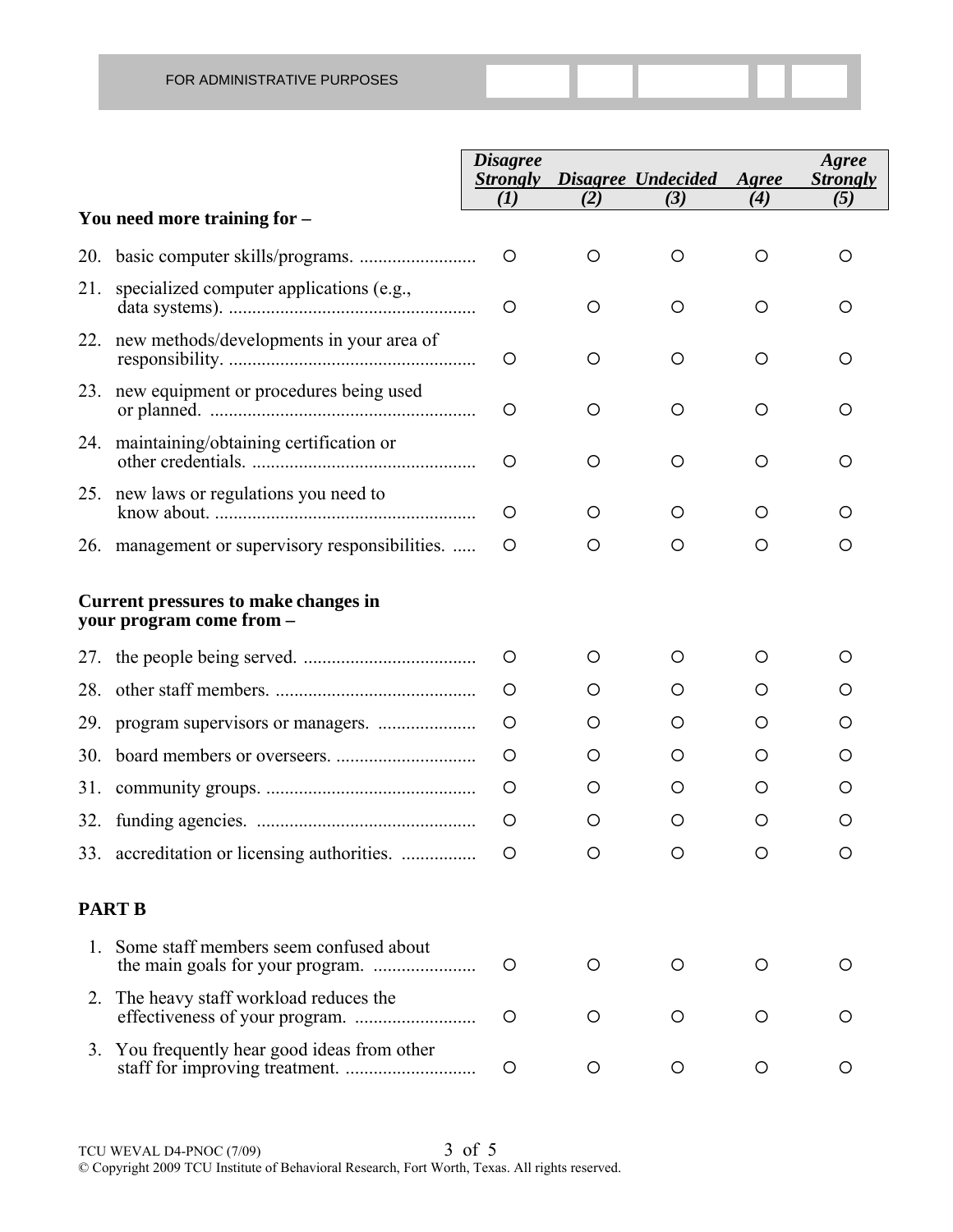|                                                                                       | <b>Disagree</b><br><b>Strongly</b><br>(I) | (2)     | Disagree Undecided Agree<br>(3) | (4)     | Agree<br><b>Strongly</b><br>(5) |
|---------------------------------------------------------------------------------------|-------------------------------------------|---------|---------------------------------|---------|---------------------------------|
| 4. Treatment planning decisions for clients<br>in your program often get revised by a | $\circ$                                   | O       | O                               | O       | O                               |
| 5. The general attitude in your program is to<br>accept new and changing technology.  | O                                         | $\circ$ | $\circ$                         | O       |                                 |
| 6. More open discussions about program issues                                         | O                                         | $\circ$ | $\circ$                         | O       | O                               |
| 7. Ideas and suggestions in your program get                                          | O                                         | O       | O                               | O       | O                               |
| 8. Staff members at your program work together                                        | O                                         | $\circ$ | $\circ$                         | $\circ$ |                                 |
| 9. Your duties are clearly related to the goals                                       | O                                         | O       | O                               | O       | O                               |
| 10. You are under too many pressures to do                                            | O                                         | O       | O                               | O       | ◯                               |
| 11. Counselors in your program are given broad                                        | O                                         | $\circ$ | O                               | O       |                                 |
| 12. Your program staff is always kept well                                            | O                                         | $\circ$ | $\circ$                         | $\circ$ | O                               |
| 13. Novel treatment ideas by staff are discouraged                                    | O                                         | O       | O                               | O       |                                 |
| 14. Mutual trust and cooperation among staff in                                       | O                                         | $\circ$ | O                               | O       | O                               |
| 15. Your program operates with clear goals                                            | O                                         | O       | O                               | $\circ$ | O                               |
| 16. Staff members at your program often show                                          | O                                         | O       | O                               | O       | O                               |
| 17. It is easy to change procedures at your                                           | O                                         | O       | O                               | $\circ$ |                                 |